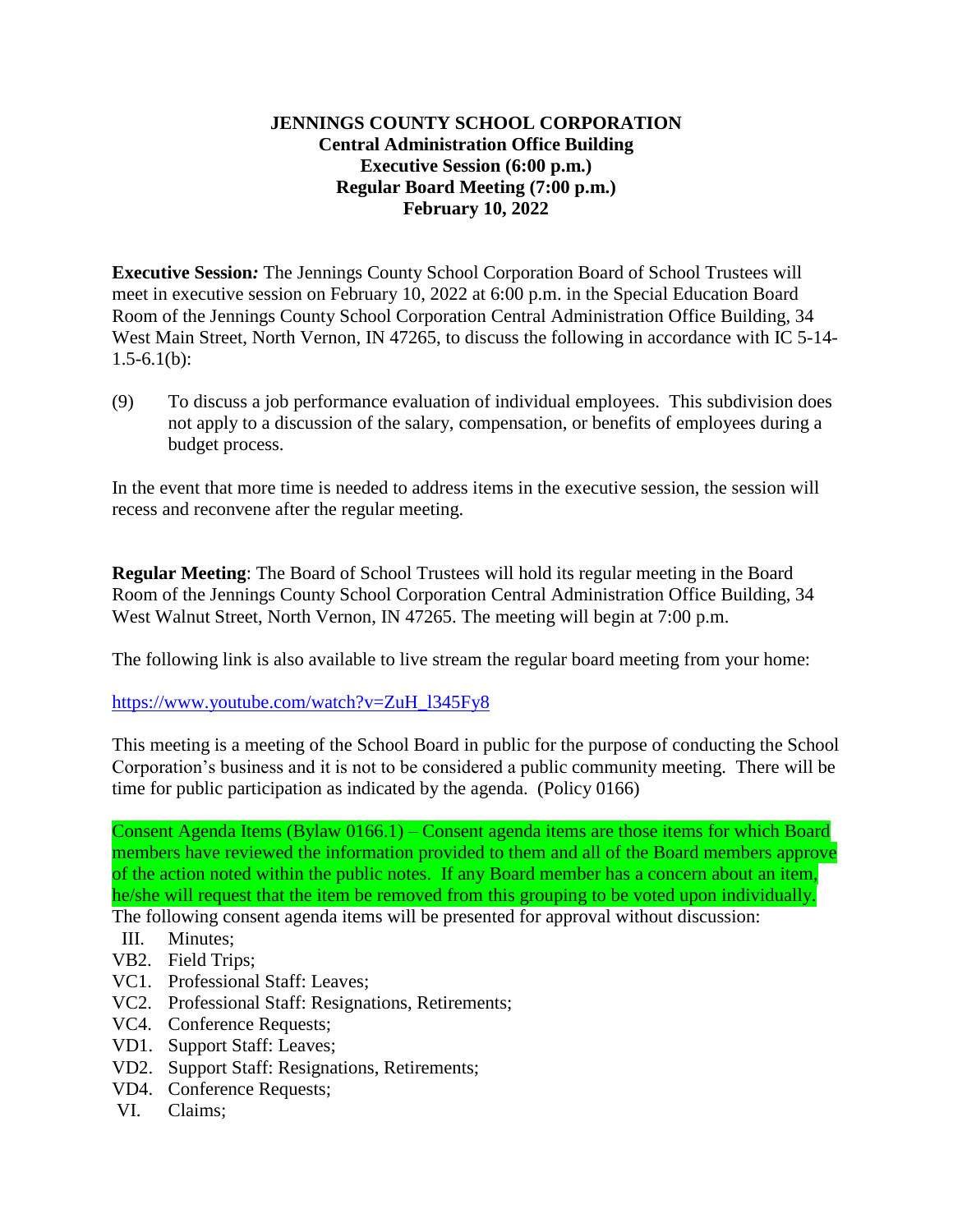Agenda Information Items – Information items are those items that the Board members are given to review. If a Board member wishes to discuss any of these items, he/she will indicate that the item(s) be removed from this grouping for discussion during the meeting.

The following information items will be shared with the Board:

- VE3. January Fund Report
- VIIA1. North Vernon Redevelopment Commission Meeting Minutes 12/20/2021.
- VIIA2. Area Plan Commission Meeting Minutes 1/4/2022.
- VIIA3.Essential Service Committee Meeting Minutes 1/25/2022.

## **Agenda**

I. Pledge

The President will open the meeting with the Pledge of Allegiance.

- II. Consent Agenda Items
- III. Minutes of the Executive Session, Annual Board of Finance Meeting and the Regular Board Meeting of January 27, 2022.
- IV. Community Non-Agenda Items
	- The President will ask if anyone would like to speak on an item not on the agenda.
	- **Stronger Together Recognition JCSC Maintenance Dept.** 
		- > Jeff Andis, Marshal Boyd, Brian Helton, Craig Lee, Kelly Lovegrove, Robbie Moore, Shane Over, & Mike Rayburn.
	- Sand Creek Elementary Presentation
- V. New Business
	- A. NEOLA Administrative Guideline Information for the Board
		- 1. Administrative Guideline 1623A, Section 504 / ADA Prohibition Against Disability Discrimination in Employment
		- 2. Administrative Guideline 1662, Anti-Harassment.
		- 3. Administrative Guideline 1662A, Reporting Threatening and/or Intimidation Behaviors.
		- 4. Administrative Guideline 2260.01A, Section 504 / ADA Prohibition Against Discrimination Based on Disability, Procedures for the Identification, Evaluation and Placement of Students Suspected of Having a Disability, and the Right to FAPE.
		- 5. Administrative Guideline 2260.01B, Section 504 / ADA Complaint and Due Process Procedures.
		- 6. Administrative Guideline 3123A, Section 504 / ADA Prohibition Against Disability Discrimination in Employment.
		- 7. Administrative Guideline 3362, Anti-Harassment.
		- 8. Administrative Guideline 3362A, Reporting Threatening and/or Intimidation Behaviors.
		- 9. Administrative Guideline 4123A Section 504 / ADA, Prohibition Against Disability Discrimination in Employment.
		- 10. Administrative Guideline 4362, Anti-Harassment.
		- 11. Administrative Guideline 4362A, Reporting Threatening and/or Intimidation Behaviors.
		- 12. Administrative Guideline 5517, Anti-Harassment.
		- 13. Administrative Guideline 5517.01, Bulling.